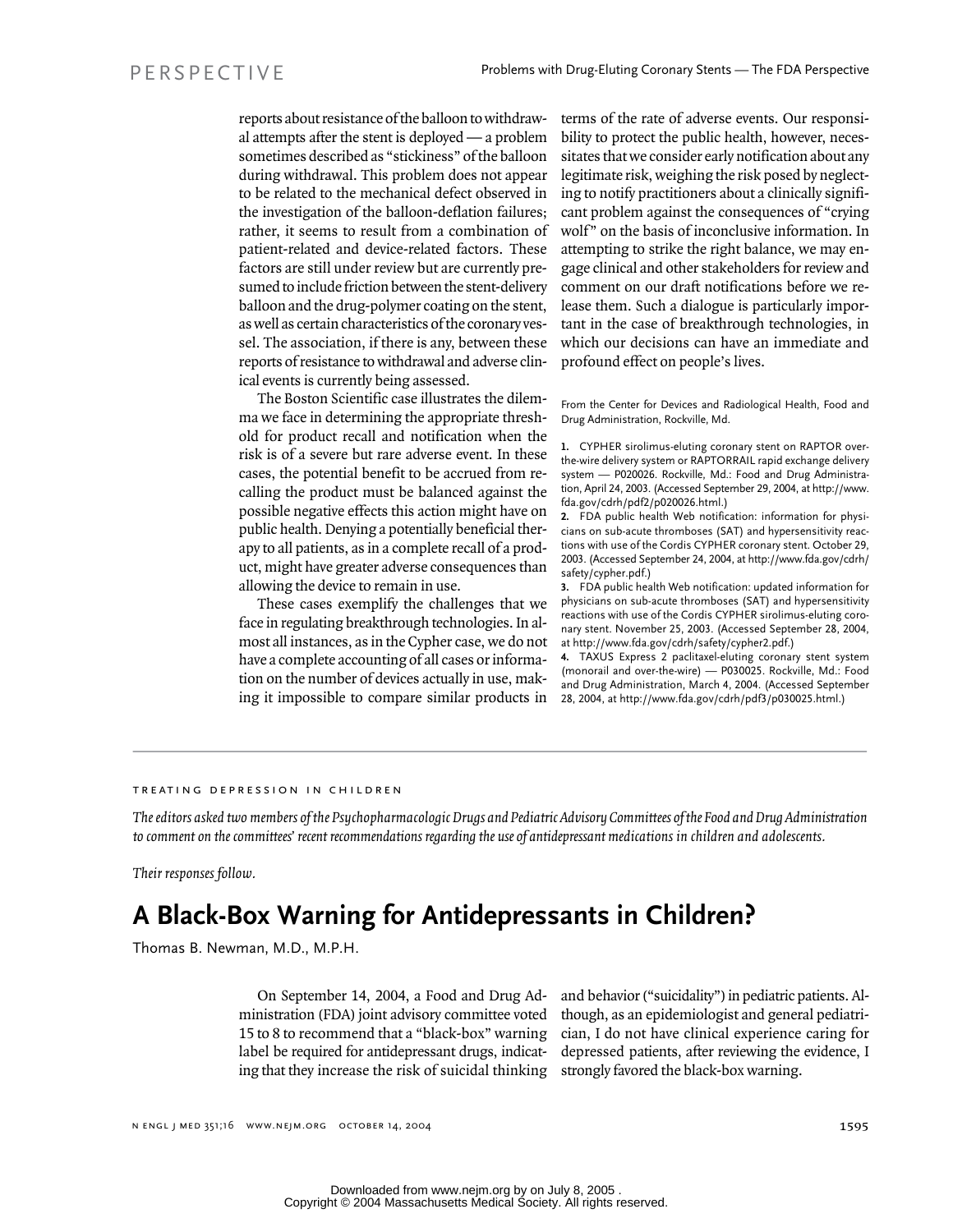

**Figure. Mean Changes in Score on the Childhood Depression Scale–Revised in the Treatment for Adolescents with Depression Study.**

Data are from March et al.<sup>1</sup> The average scores at baseline, out of a possible 113, were 58.9 in the fluoxetine group and 61.2 in the placebo group. Higher scores indi-

During consideration of the proposed labeling change, the committee heard a number of presentations summarizing evidence that suicidality in children and adolescents may be increased by the newer antidepressant drugs, primarily selective serotonin-reuptake inhibitors. The most convincing evidence came from an FDA analysis of randomized trials. Most of these trials had been conducted by the drug manufacturers under the Best Pharmaceuticals for Children Act, which provides companies an additional six months of patent protection for their product if they do pediatric studies. These studies need not be published and need not be of high quality. In fact, we heard that because these medications are already widely prescribed "off-label" and patents may be close to expiration, sponsors may have more incentive to do the studies quickly than to do them well. To facilitate analysis of the patchwork of pediatric studies, the FDA obtained narratives of adverse-event reports from the trials and contracted with experts on suicide at Columbia University to review them. The Columbia staff members, who were unaware of the treatment-group assignments, were asked to determine whether the adverse events represented suicidality. FDA staff members then combined the results into a meta-analysis.

The results were striking. When all the pediatric trials were pooled, the rate of definite or possible

suicidality among children assigned to receive antidepressants was twice that in the placebo group. (The summary risk ratio was 2.19; 95 percent confidence interval, 1.50 to 3.19.) Although the FDA staff did not provide this information to the committee, according to my own calculations, such a dramatic result would be expected to occur by chance only 1 time in 20,000 (P=0.00005).

Nonetheless, some FDA staff and committee members expressed reservations about the data used for this analysis. For example, there was a relatively small number of events, the trials had not been designed to evaluate suicidality, and the methods of ascertainment and classification of the events in the various trials were not uniform. To me, however, these concerns only made the results more compelling. Inadequate sample size and misclassification of outcomes make it more — not less difficult to detect differences between groups in randomized, blinded trials. The fact that an association emerged from the meta-analysis with a P value of 0.00005, for an outcome that the sponsors of the trials were not looking for, and presumably did not wish to find, was quite convincing.

Inferences from the randomized trials were supported by public testimony from people who believed that antidepressant drugs had caused their loved ones to commit suicide (or, in some cases, homicide). Several of these cases involved patients who had shown no hint of suicidality before beginning treatment with the drugs and who had been given these drugs for indications other than depression, including migraine headaches, nail biting, anxiety, and insomnia.

Several committee members spoke in favor of the antidepressants, citing either their own clinical experience or the Treatment for Adolescents with Depression Study (TADS), $<sup>1</sup>$  a recently pub-</sup> lished randomized, double-blind study of fluoxetine for major depression in adolescents, which the committee reviewed in detail. However, others and I found the evidence of efficacy much less convincing than the evidence of harm. In reviewing TADS, we were struck by the small size of the difference between fluoxetine and placebo as compared with the effect of placebo alone. For example, after 12 weeks, the average decrease in the Childhood Depression Scale–Revised (scores on which were around 60 of a possible 113 at baseline in both groups, with higher scores indicating more severe depression) was 19.4 points with placebo, as compared with 22.6 points with fluoxetine (see Figure).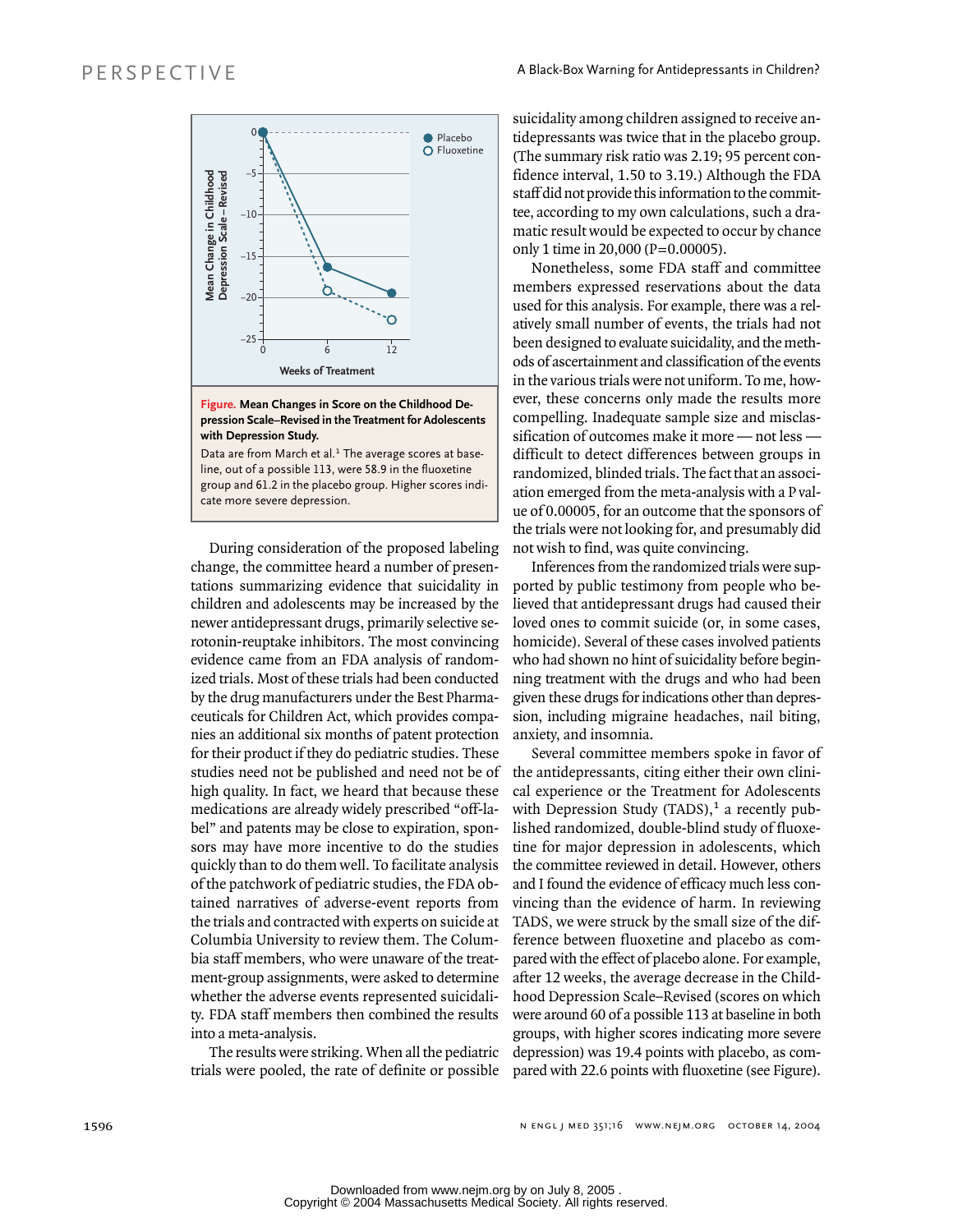## **FDA Statement on Recommendations of the Psychopharmacologic Drugs and Pediatric Advisory Committees, September 16, 2004.\***<br>
he Food and Drug pressed their view that the ommending a "black-bo<br>
Administration (FDA) new analyses increased their warning related to an<br>
generally suppor

he Food and Drug Administration (FDA) generally supports the recommendations that were recently made to the agency by the Psychopharmacologic Drugs and Pediatric Advisory Committees regarding reports of an increased risk of suicidality (suicidal thoughts and actions) associated with the use of certain antidepressants in pediatric patients. FDA has begun working expeditiously to adopt new labeling to enhance the warnings associated with the use of antidepressants and to bolster the information provided to patients when these drugs are dispensed.

In summary, the members of the advisory committees:

• endorsed FDA's approach to classifying and analyzing the suicidal events and behaviors observed in controlled clinical trials and ex-

pressed their view that the new analyses increased their confidence in the results

• concluded that the finding of an increased risk of suicidality in pediatric patients applied to all the drugs studied (Prozac, Zoloft, Remeron, Paxil, Effexor, Celexa Wellbutrin, Luvox and Serzone) in controlled clinical trials

• recommended that any warning related to an increased risk of suicidality in pediatric patients should be applied to all antidepressant drugs, including those that have not been studied in controlled clinical trials in pediatric patients, since the available data are not adequate to exclude any single medication from an increased risk

• reached a split decision (15-yes, 8-no) regarding recommending a "black-box" warning related to an increased risk for suicidality in pediatric patients for all antidepressant drugs

• endorsed a patient information sheet ("Medication Guide") for this class of drugs to be provided to the patient or their caregiver with every prescription

• recommended that the products not be contraindicated in this country because the Committees thought access to these therapies was important for those who could benefit

• recommended that the results of controlled pediatric trials of depression be included in the labeling for antidepressant drugs.

\*From the Food and Drug Administration, www.fda.gov/bbs/topics/news/ 2004/new01116.html.

It is easy to see why the personal experience of clinicians and patients would lead them to believe the drug to be effective, since they would have no way of knowing that more than 85 percent of the benefit they observed would also have occurred with placebo.

Randomized trials other than TADS have had less favorable results. The FDA indicated that only 3 of 15 trials of antidepressant use in children with depression had found a statistically significant benefit. The agency also provided us with a meta-analysis<sup>2</sup> that showed that the estimated effi-

cacy of antidepressants in children was minimal and likely to have been overestimated, because published studies have much more favorable results than unpublished studies. Thus, both clinical experience and published trials are likely to lead to inflated estimates of the efficacy of these drugs.

The committee members agreed that there are wide gaps in our knowledge about antidepressants. Perhaps the most important relate to their medium-term and long-term safety and efficacy. The FDA's meta-analysis suggested that the new antidepressants double the risk of suicidality, from